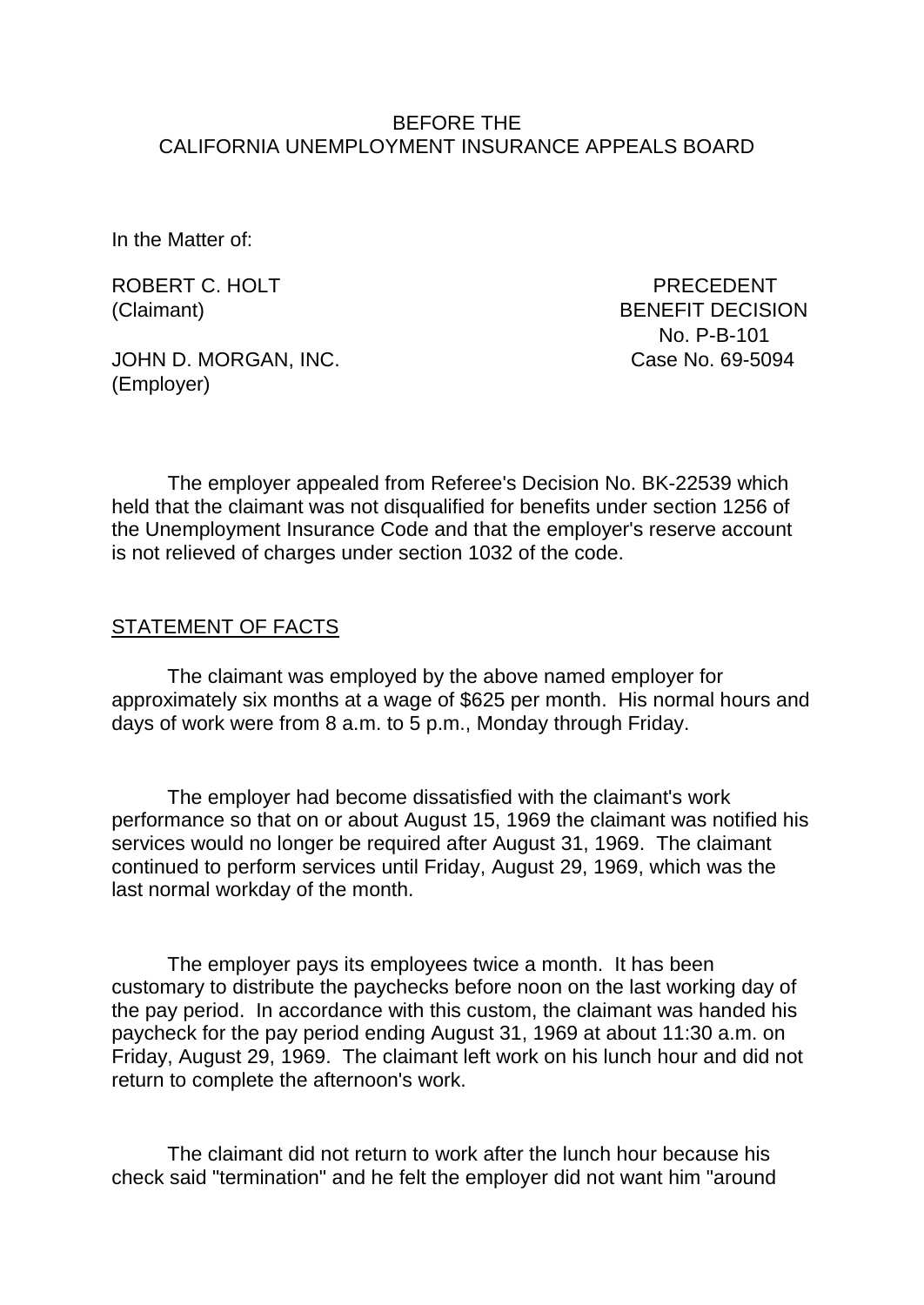any longer." He also stated he "just didn't want to come back and be embarrassed any more."

The Department held the claimant had been discharged and that his discharge was for reasons which did not constitute misconduct. The referee affirmed this determination and relied upon Benefit Decision No. 6804 in holding that the claimant had been discharged.

# REASONS FOR DECISION

Section 1256 of the Unemployment Insurance Code provides for the disqualification of a claimant, and sections 1030 and 1032 of the code provide that an employer's reserve account may be relieved of benefit charges if it is found that the claimant was discharged for misconduct connected with his most recent work or voluntarily left his most recent work without good cause.

In applying the provisions of section 1256 of the Unemployment Insurance Code, it must first be ascertained who the moving party was in the termination of employment. If the claimant left employment while continuing work was available, then the claimant is the moving party in the termination of the employment. On the other hand, if the employer refuses to permit an individual to continue working although the individual is ready, willing and able to continue work, then the employer is the moving party in the termination of employment.

The facts in this case show that on August 15, 1969 the claimant was notified by the employer that his services would no longer be required after August 31, 1969. Had the claimant continued to perform services until 5 p.m. on August 29, the last normal workday of the pay period, there would be no question but that the termination of employment was caused by the employer's action in discharging the claimant. (Appeals Board Decision No. P-B-37) Does the fact that the claimant left work on August 29, some four hours prior to the effective hour of his discharge, cause the claimant to become the moving party in the termination of the employment relationship? In our opinion it does.

The employer expected the claimant to perform services until 5 p.m. and had paid him in advance for such services. When the claimant failed to return to work and perform these services he became the moving party in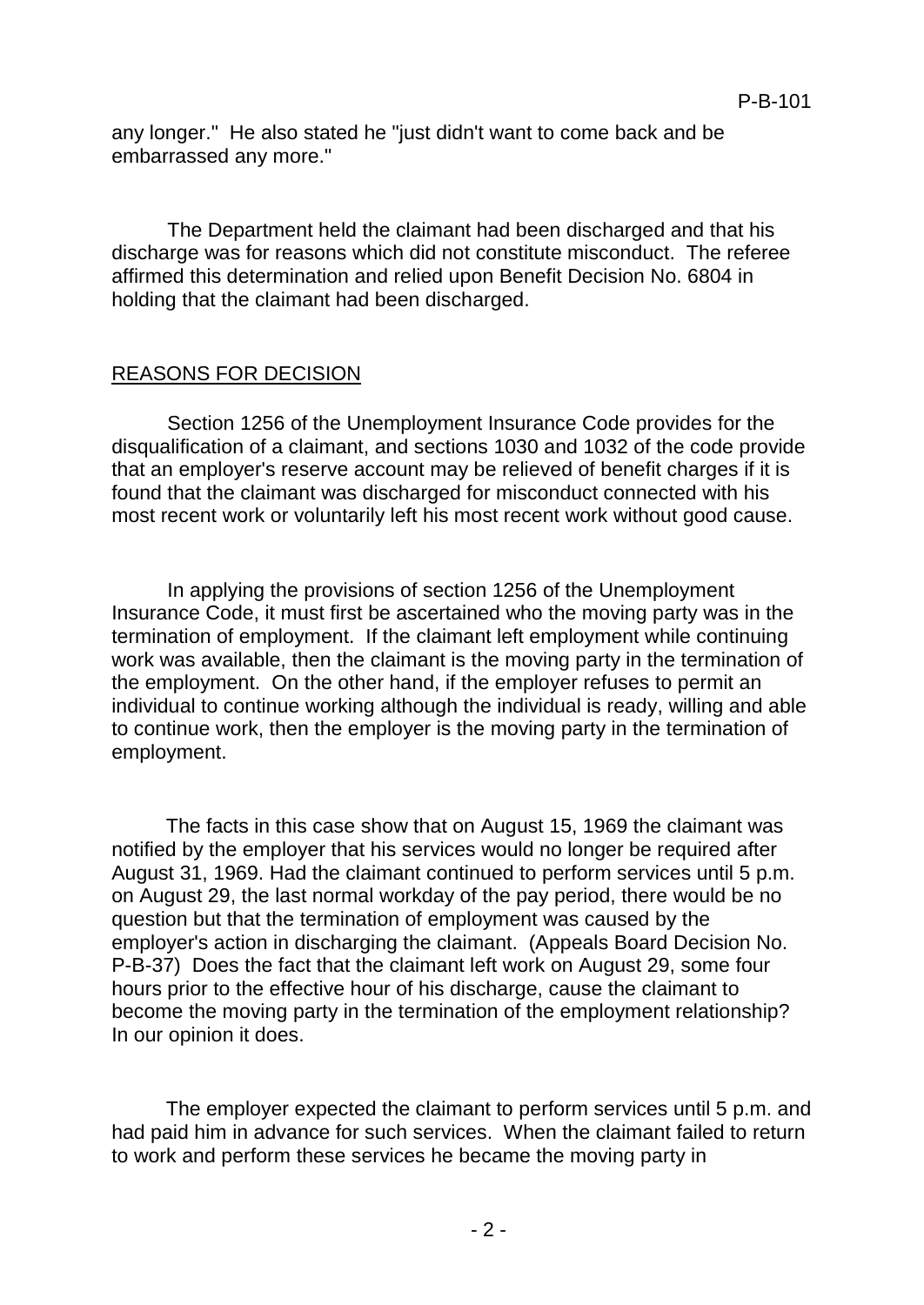terminating the employer-employee relationship and voluntarily left his work. We cannot accept the claimant's explanation that because his check indicated he was terminated he felt the employer did not wish him to return and complete the day's services. We must, therefore, decide if the claimant's reasons for leaving work constitute good cause for doing so.

We have considered many times the concept of "good cause" within the meaning of section 1256 of the code. Bearing in mind the provisions of both sections 100 and 1256 of the code, we have determined in the past that there is good cause for the voluntary leaving of employment only in those cases where the reasons for such action are of a compelling nature.

In establishing this standard, we have held there is good cause for a voluntary leaving of work when the facts disclose a real, substantial and compelling reason of such nature as would cause a reasonable person genuinely desirous of retaining employment to take similar action. (Appeals Board Decision No. P-B-27)

The record shows the claimant failed to return to work following his lunch hour because he did not wish to undergo any further embarrassment regarding his impending discharge. This is not a real, substantial and compelling reason for leaving work so as to constitute good cause within the meaning of section 1256 of the code.

The reasoning expressed in Benefit Decision No. 6804 is hereby disaffirmed.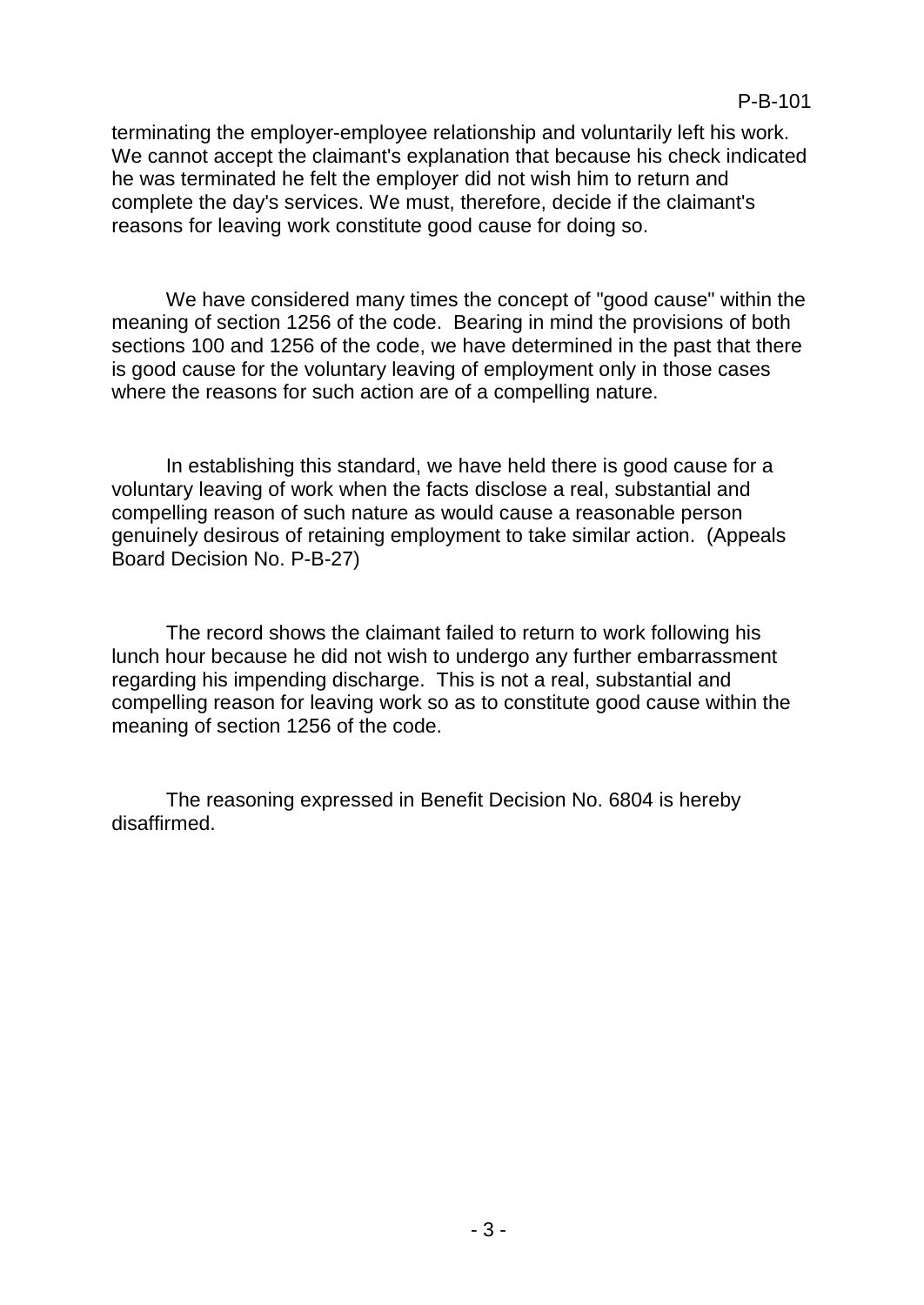# **DECISION**

The decision of the referee is reversed. The claimant left his most recent work without good cause within the meaning of section 1256 of the code and the employer's reserve account is relieved of benefit charges under section 1032 of the code.

Sacramento, California, February 25, 1971.

CALIFORNIA UNEMPLOYMENT INSURANCE APPEALS BOARD

ROBERT W. SIGG, Chairman

CLAUDE MINARD

JOHN B. WEISS

DISSENTING - Written Opinion Attached

LOWELL NELSON

DON BLEWETT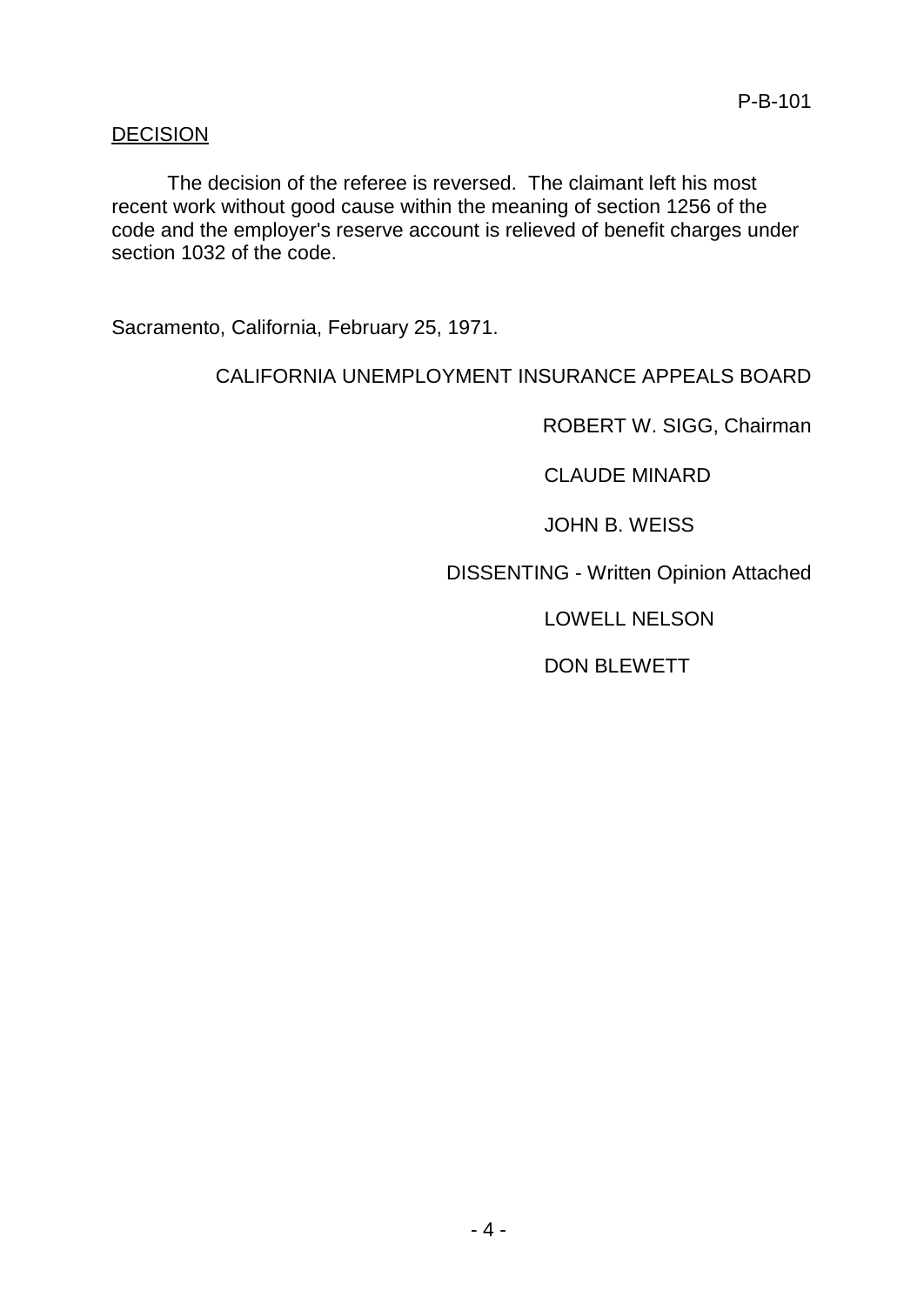### DISSENTING OPINION

In our opinion the claimant was discharged, and the only issue for consideration should be whether that discharge was for misconduct connected with his most recent work.

In Benefit Decision No. 6804 the claimant's hours of work were from 6 a.m. to 3 p.m. On July 12, 1966 he was advised that he was to be discharged at the end of his shift on that day. After ascertaining the reasons for the discharge, he concluded he would leave work early so that he could watch the "All Star" baseball game. He left at approximately 11:30 a.m.

We discussed a number of our prior decisions involving the question of who was the moving party in the termination of employment where the claimants had left their work prior to the effective dates of their discharges. We stated:

"In each of these cases there is one common factor. The claimants left employment prior to the effective date of termination of employment by the employer. That is, the voluntary action of the claimants supplanted the action of the employer as the proximate cause of the termination of employment.

"We do not believe that is the situation in the instant case. The claimant did not leave employment prior to the effective date of his discharge but, rather, left on the effective date of his discharge. His election to discontinue working the last few hours of his shift could not, despite the shallowness of the reason, constitute an effective intervening cause sufficient to alter the character of the termination, which we conclude was a discharge."

We believe the reasoning expressed in the above cited decision is sound and is controlling in the instant case. The claimant did not leave his employment prior to the effective date of his discharge. Rather, he left on the effective date of his discharge. His failure to work the last few hours of his shift does not constitute an effective intervening cause sufficient to alter the